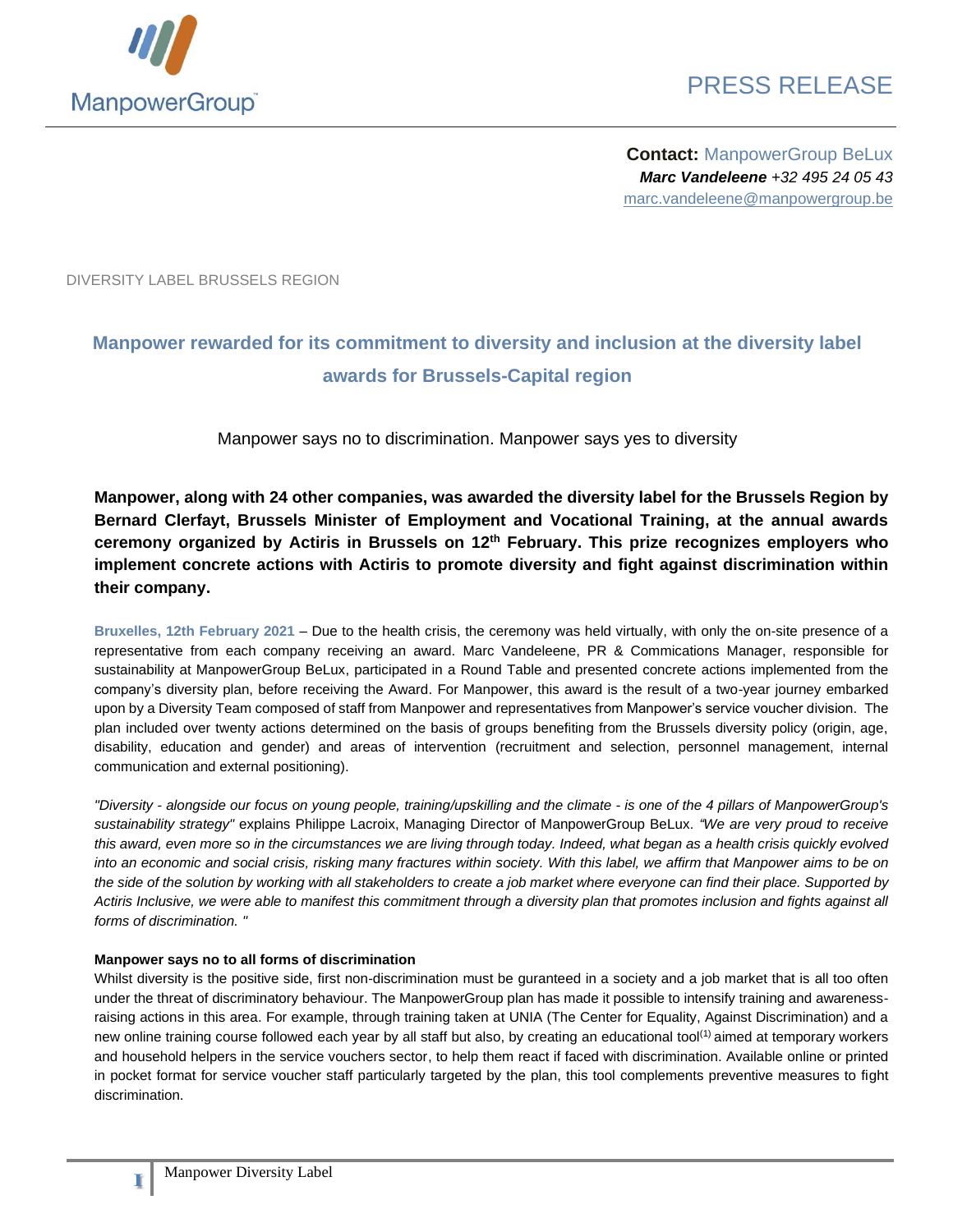

#### **Manpower says yes to diversity and inclusion**

The plan made it possible to set up various actions to promote diversity. In particular, focus has been put on recruitment advertising to try to break down stereotypes that are still too often present in communication. Why, for example, is the service voucher sector still aimed almost exclusively at women today? Manpower has tried to address this in its communication<sup>(2)</sup>. A successful aspect of the plan included hiring a new colleague with a visual impairment who came to strengthen Manpower's Flexteam. Working shift schedules and teleworking, this team of consultants meets the needs of clients outside of office hours and on weekends. It's a job that suited Christelle perfectly, who shared her personal testimony on the Manpower blog<sup>(3)</sup> under the title 'Finding a job when you don't have a disability is not easy, but with a white cane it is even more difficult'. "Christelle's recruitment, which is not the first of its kind at Manpower, is a success and encourages us to continue along this path to build a truly inclusive culture" adds Philippe Lacroix.

### **A direct link between employability and diversity and inclusion**

Lack of qualifications or skills is often a barrier to inclusion and diversity. Manpower has implemented various actions to address this. For its permanent staff, its new "Future Leaders Program" aims to strengthen the managerial skills of its best talents, with no distinction. The aim is to create development opportunities for all, with the objective of strengthening diversity at all levels of management.

Manpower has also created a tool in the form of a set of cards<sup>(4)</sup> to help its service voucher staff who do not speak national languages to communicate better with their customers and thereby improve their language skills. Composed of 77 cards in 3 languages, this set of cards, also available online, presents the most common words and phrases related to housekeeping - parts of the house, objects, furniture, equipment, products and tasks to be done - with pictures and words on the back. *"Lack of language skills remains one of the main obstacles to employment. This fairly simple tool should allow our service voucher staff to develop and promote inclusion in the job market "* concludes Philippe Lacroix.

\*\*\*\*\*\*\*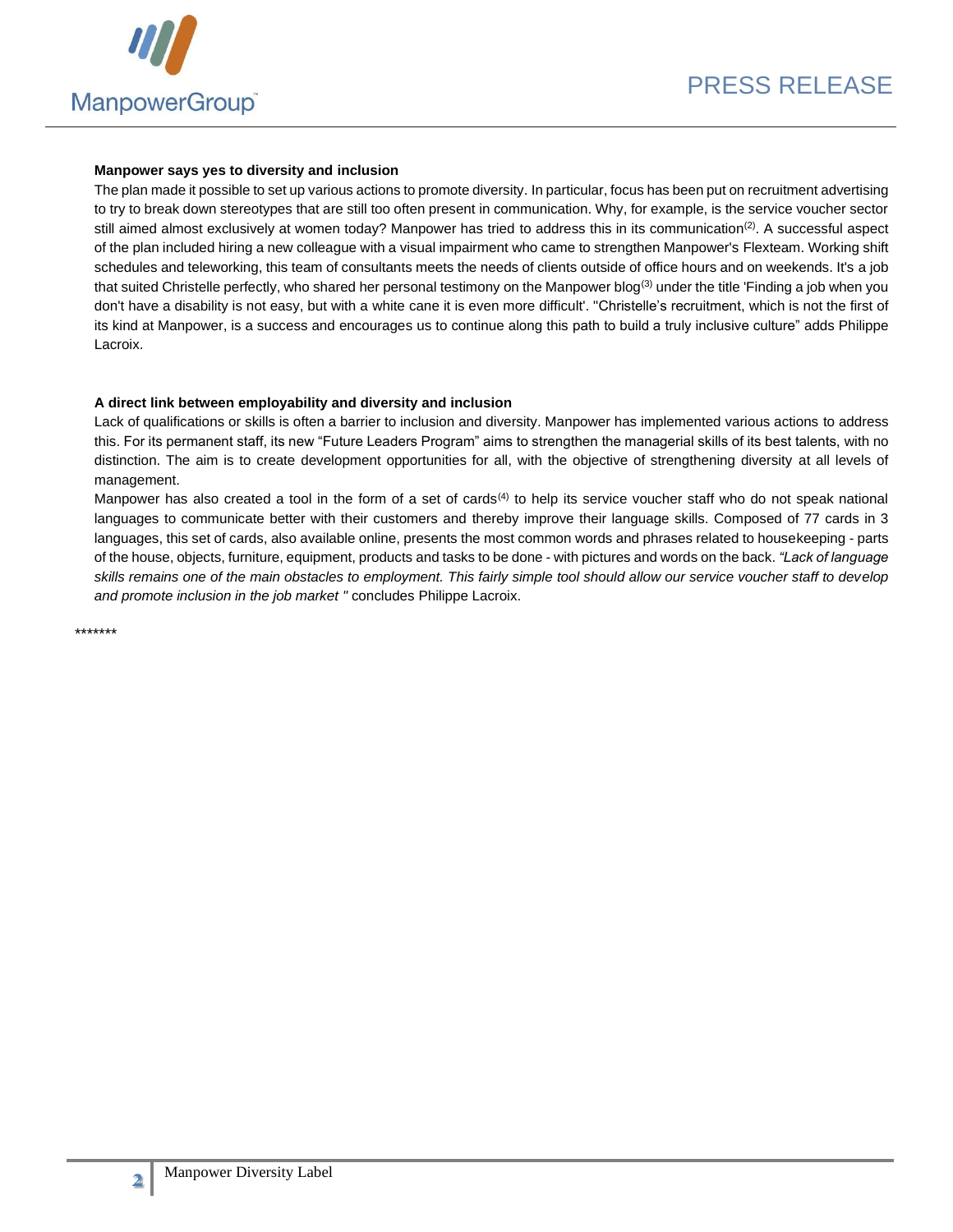

### *(1) OnePager : Manpower says no to discrimination – Manpower says yes to diversité.*

*[https://blog.manpower.be/legislation/2020/10/01/comment-reagir-dans-une-situation-de-discrimination-decouvrez-le-onepager](https://blog.manpower.be/legislation/2020/10/01/comment-reagir-dans-une-situation-de-discrimination-decouvrez-le-onepager-de-manpower/)[de-manpower/](https://blog.manpower.be/legislation/2020/10/01/comment-reagir-dans-une-situation-de-discrimination-decouvrez-le-onepager-de-manpower/) [OnePager FR](https://mcusercontent.com/be1ced7e69e6aa67c01e6b11c/files/d249a78d-f49f-43c1-aa39-f255255ad0fd/FR_TS_WEB_onepager_non_discrimination_150920.pdf)*

> **ManpowerGroup says** Manpo

*\*\*\*\*\*\*\*\*\**

#### *(2)job advertisements Manpower Service Vouchers*



*(3) testimonial Christelle Gérard: 'Finding a job when you don't have a disability is not easy, but with a white cane it is even more difficult'*



*.*  **(**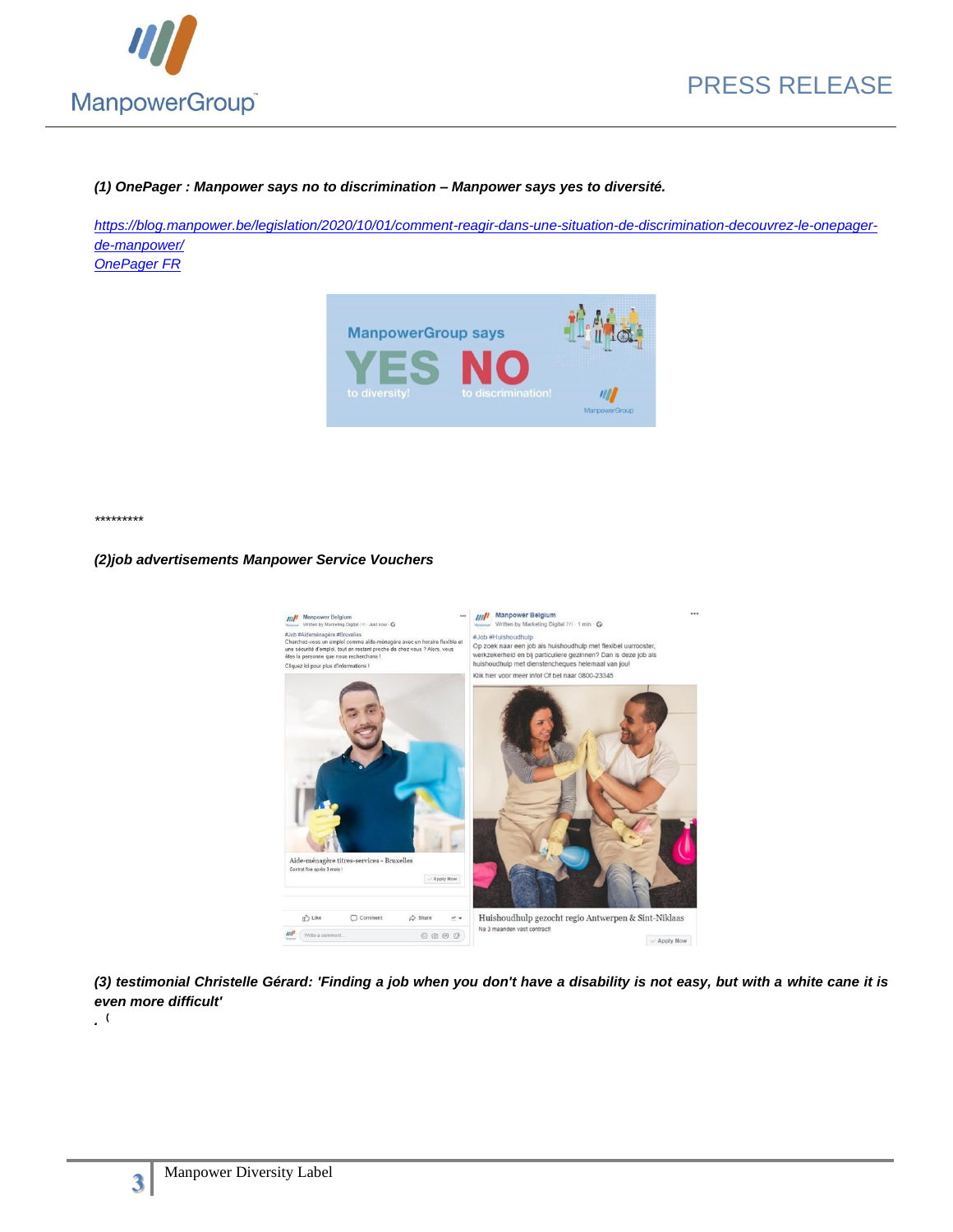



*[https://www.manpowergroup.be/2020/10/09/trouver-un-emploi-lorsque-lon-na-pas-de-handicap-nest-pas-facile-mais-avec-une](https://www.manpowergroup.be/2020/10/09/trouver-un-emploi-lorsque-lon-na-pas-de-handicap-nest-pas-facile-mais-avec-une-canne-blanche-cest-encore-plus-difficile/)[canne-blanche-cest-encore-plus-difficile/](https://www.manpowergroup.be/2020/10/09/trouver-un-emploi-lorsque-lon-na-pas-de-handicap-nest-pas-facile-mais-avec-une-canne-blanche-cest-encore-plus-difficile/)*

*\*\*\*\*\*\*\**

#### *(4) set of cards: Manpower Service Vouchers*

[https://blog.manpower.be/titres-services/2020/10/01/un-jeu-de-cartes-en-3-langues-pour-faciliter-la-communication-des-aides](https://blog.manpower.be/titres-services/2020/10/01/un-jeu-de-cartes-en-3-langues-pour-faciliter-la-communication-des-aides-menager-es-au-travail/)[menager-es-au-travail/](https://blog.manpower.be/titres-services/2020/10/01/un-jeu-de-cartes-en-3-langues-pour-faciliter-la-communication-des-aides-menager-es-au-travail/)

Jeu de cartes complet : [cliquez ici](https://mcusercontent.com/be1ced7e69e6aa67c01e6b11c/files/d10d532b-cd26-4ea1-9f7f-4304274ffde1/cards_Manpower_TS_DC_web_092020.pdf)



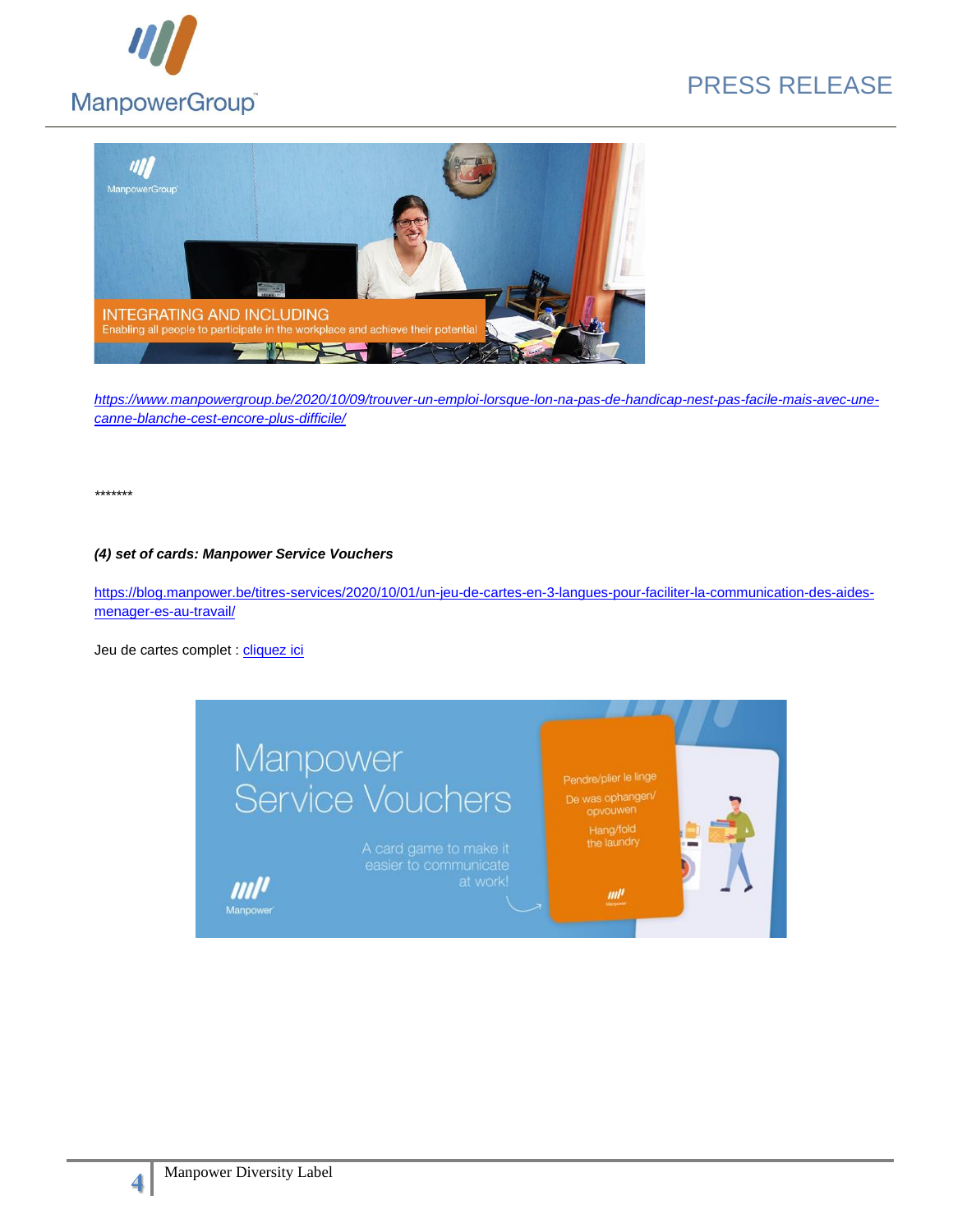